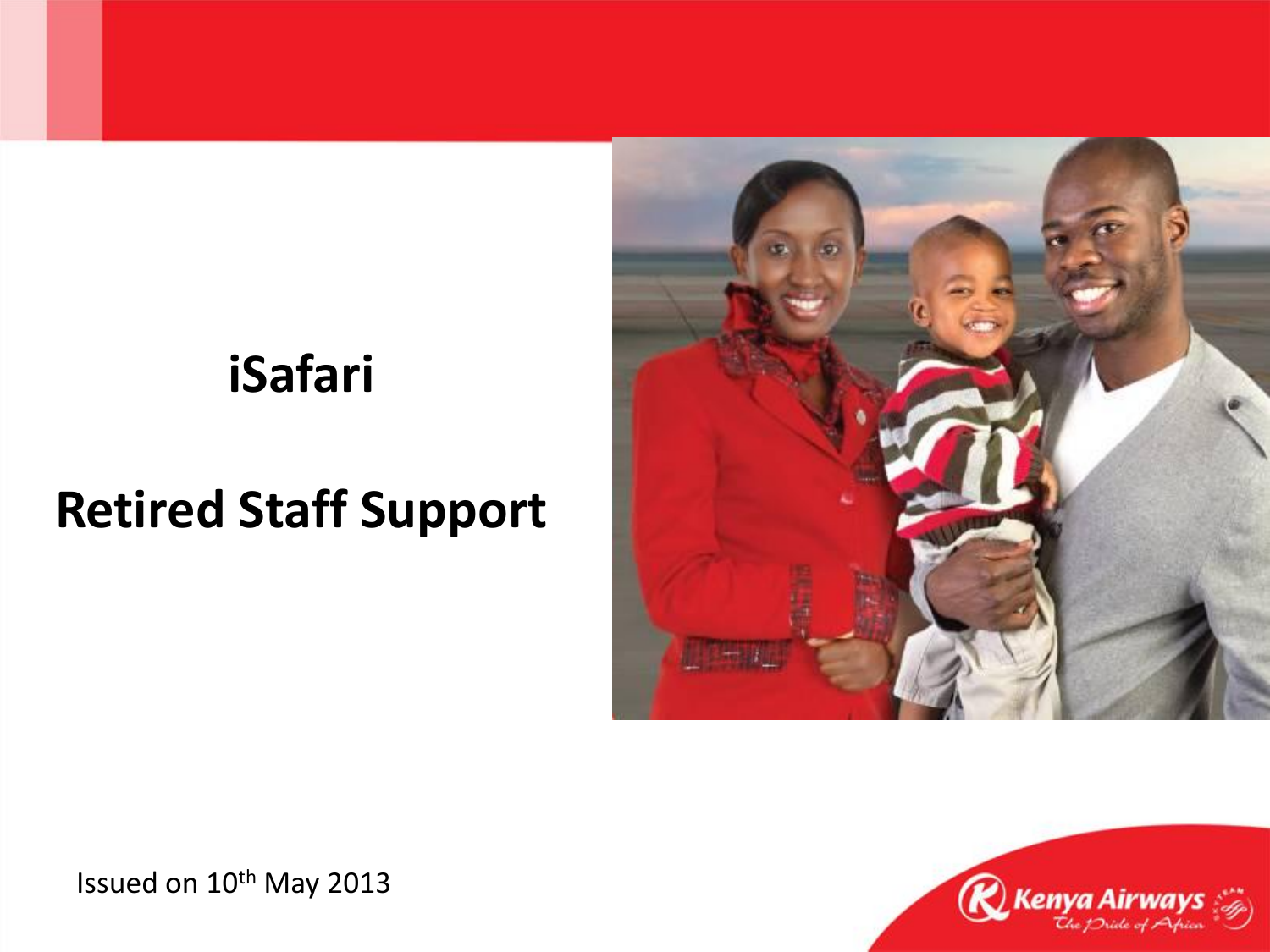# 3 Step Process

**Step 1** : Retired Staff should send details necessary for using iSafari on address [hrsupportservices@kenya-airways.com](mailto:hrsupportservices@kenya-airways.com) Example of Retiree called Nina Sali Giglio, the following details are needed to input or reconfirm

|             | <b>Employee</b><br><b>Number</b> | Last<br>Name I | <b>Middle</b><br><b>Name</b> | <b>First</b><br><b>Name</b> | Title<br>(Mr.<br>Mrs.) | <b>Gender   Date of</b> | <b>Birth</b>  | <b>Email Address</b>  | Date of<br>joining | <b>Telephone</b><br><b>Number</b> |
|-------------|----------------------------------|----------------|------------------------------|-----------------------------|------------------------|-------------------------|---------------|-----------------------|--------------------|-----------------------------------|
| <b>Self</b> | 00C1235                          | <b>Giglio</b>  | <b>Sali</b>                  | <b>Nina</b>                 | Mrs.                   |                         | 10May<br>1960 | Nina.giglio@gmail.com | 10FEB1990          | +254(0)721386580                  |

- \* Only eligible spouse and 2 dependants may benefit from rebate travel as per Staff Travel Policy
- **Step 2** : The retiree will receive an email or Tele confirming that details are updated on the system. Email from [hrsupportservices@kenya-airways.com](mailto:hrsupportservices@kenya-airways.com)
- **Step 3**: To log-in follow process of new user "First time Login" and a system generated password will be sent to individual email address \*A tutorial and/or simple user manual available once logged-in